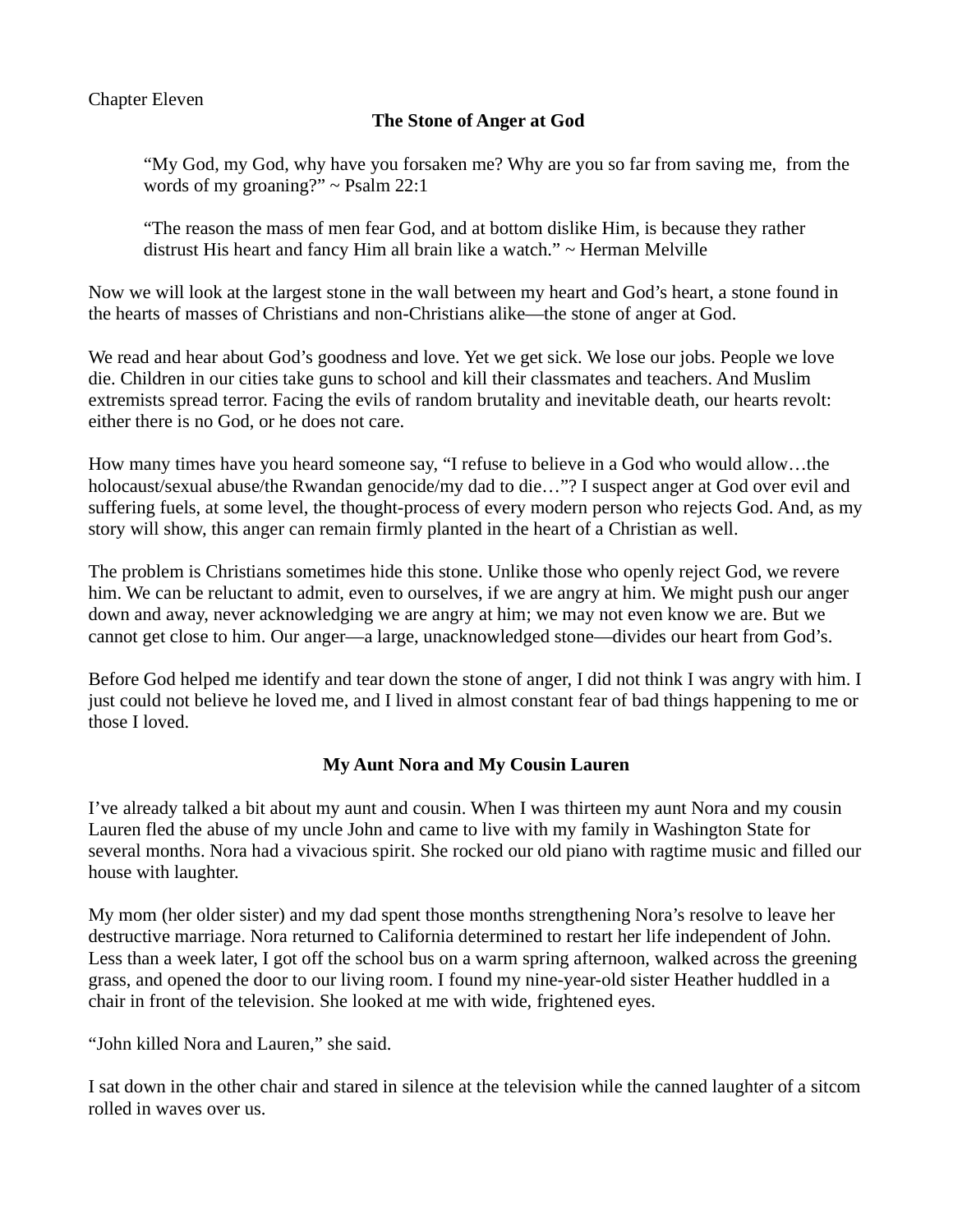My mom had already flown to California to keep vigil with her family as they waited in fear, hoping the police would catch John. She returned a week or so later, with no news of my uncle, but she brought a stack of newspaper articles about the murders. I had never heard the word "bludgeoned" before, but I read it over and over in the articles describing how he had beaten them to death. I also learned he had written profanities on the walls of his home with their blood.

My family reeled in shock and grief. A few weeks later, we got in our boat and travelled north to Alaska for another summer of salmon fishing. Then one evening the VHS radio crackled and a coast guard officer informed us we had a call from a landline in California. I heard my grandma's voice, small and thin, speaking to my mom. "They found John."

"What?" my mom asked.

The radio crackled, and her voice said again, "They found John."

My mom couldn't take it in.

"Mom, they found John," I said loudly.

I saw her lean on the dash for support. My grandma told her investigators found John's decomposing body in his car at the bottom of a cliff. Apparently he had raced over the edge not long after the murders.

#### Twenty-Five Years Later

I was thirty-eight years old, living in Colorado with my husband, Doug—a pastor—and our three children. I had lived as a committed Christian since I was eighteen. But on a date one night, I admitted to Doug I had no confidence God would take me to heaven. "I am afraid," I said, "when I face him at the end, he will throw me out."

"You. Are. Kidding. Me," he responded.

"No, I am not!" I confessed with pain in my heart.

And, as I have said, I had many other fears as well. I did not feel safe from any imaginable tragedy. Why in the world would I think it wouldn't happen to me?

I did not think of fear as unreasonable. After all, God never promises to protect us from all harm. But not long after this conversation with my husband, I thought I heard the Spirit of God whispering to me, "What would it be like to live without one single fear?" I felt as if he led me up to the top of my dark tower of fear to look on a world of sunshine and beauty and said, "Wouldn't you rather live out there?"

I did. I wanted to be free of fear, and I grew in the conviction that my fear was not right because the Lord promises me his protection and love. I began to ask him to tear down my stronghold of fear and let me know his love.

One evening a few weeks later I lay in bed almost asleep when a particularly painful bout of fear gripped me. I began to pray quietly, commanding the enemy to leave me alone. Doug heard me and said, "Let's pray right now."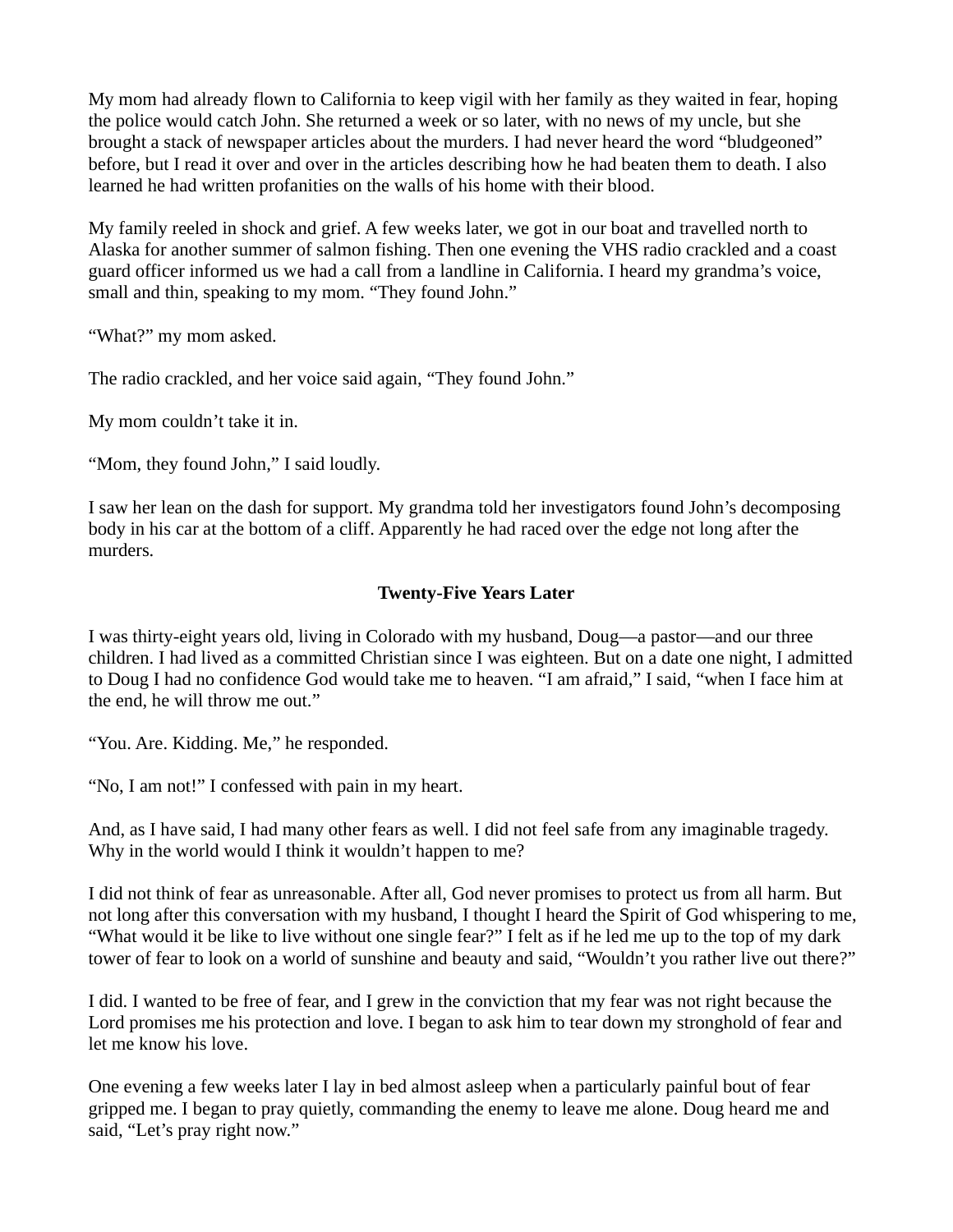We sat up and he prayed, commanding any spirit of fear attached to me to leave. All of a sudden I began to sob, mourning the murders of my aunt and cousin. A spirit of fear must have acted like a cork in a bottle, damming up my grief. The spirit left, and my grief flowed out. I cried for a long time.

Then Doug startled me by quietly asking if I needed to forgive God. My mind rebelled because I had never been aware of being angry at God, and I certainly did not think anyone could "forgive" God. But my heart stepped forward, and I realized in a flash I felt deeply angry at God. He had not protected my aunt, a Christian, or her daughter, from a brutal and gruesome death. Though I had never acknowledged it, even to myself, I held this against him.

I wept harder. My true heart and God finally met. I confessed to him my anger at him. I sensed Jesus showing me a picture of my aunt and cousin in heaven with him—healthy, whole, and happy. I felt him saying to me, "See? They are well. They would not change a thing because of their joy."

And then Jesus asked me, "Are we okay, you and me?"

I weep even writing this because I still cannot fathom the respect and tenderness of him asking me that question: "Are we okay?"

Jesus asks me? Jesus, with profound respect for my fear and pain, wants to know if I will make peace with him? I can only think of the words of David who cried out, "Such knowledge is too wonderful for me; it is high; I cannot attain it" (Psalm 139:6).

I want to be clear. He did not apologize to me. He simply wanted to know if, in light of Nora and Lauren's joy in heaven and the fact they do not regret their early deaths, I would lay down my anger toward him? Would I trust him?

"Yes," I wept. "Yes, forgive me for my anger at you. I give it up. We are okay."

Since the prayer time had taken such an unexpected turn, I did not believe we had finished praying to free me from fear. But I felt depleted and tired, and thinking we would pray more in the days to come, I lay down to sleep.

# The Lord had something else in mind.

Moments later, a powerful awareness of his presence in my room startled me completely awake. I felt him standing near my bed, and in astonishment I sensed his exuberant delight. Somehow he poured his love into me—a joyous, cleansing, jubilant love—that filled me with gladness and drove out every single fear. I wept and laughed all at once. Heart-to-heart with Jesus I discovered he loves me ardently. In wonder, gratitude, and humility, I marveled to discover Jesus desires me near him, longs for me, rejoices over me, and treasures me.

He took me in my memory to the house where Nora and Lauren died, and he met me there, freeing me from invisible chains that held me and embracing me. Then he carried me away and painted pictures in my mind of him and me together in a mountain meadow, dancing, celebrating, and sitting close. He streamed verses about his love into my mind: "I have loved you with an everlasting love" (Jeremiah 31:3) and "Arise, my love, my beautiful one, and come away" (Song of Songs 2:10).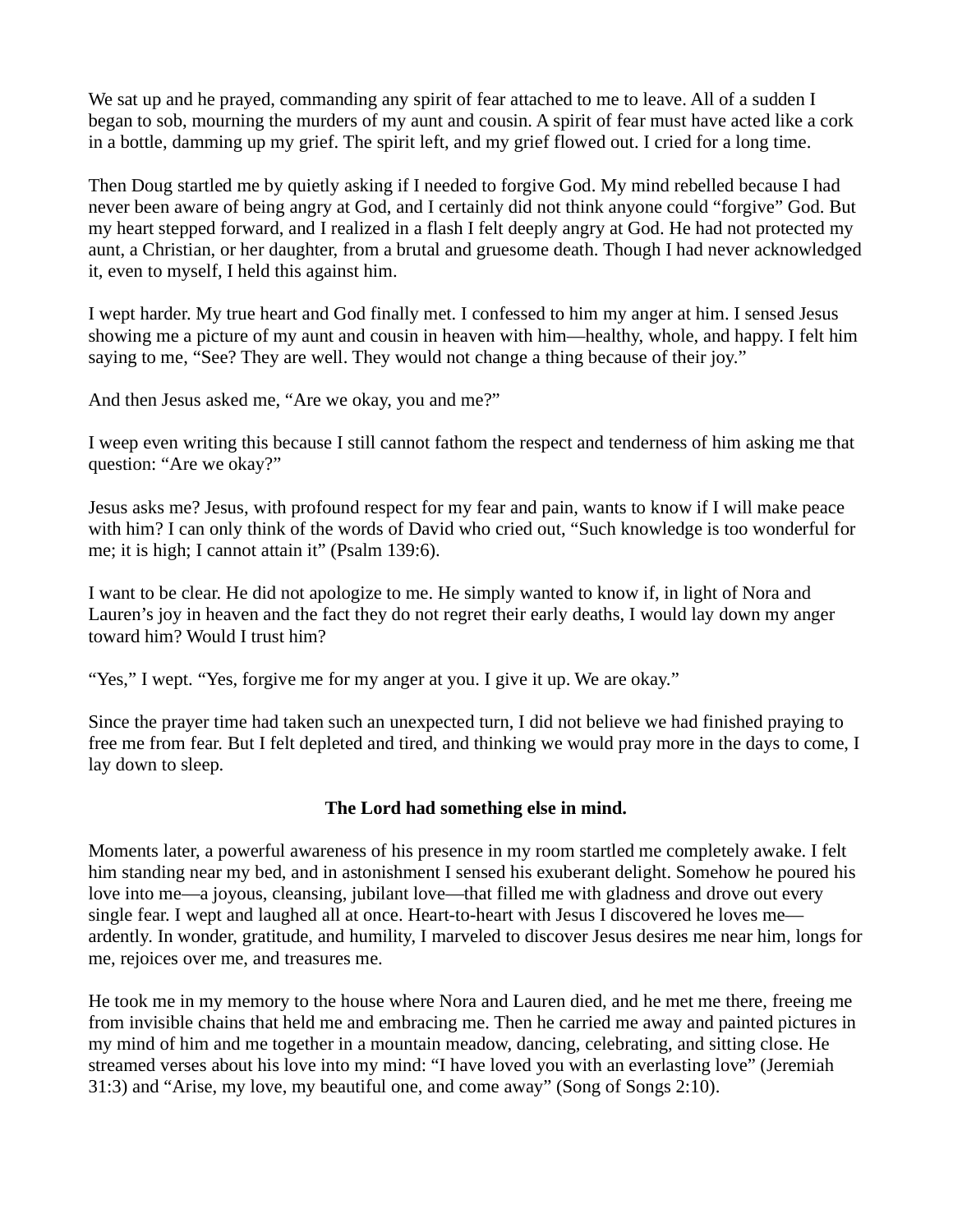Doug, trying to sleep next to me, became concerned because I was shaking with laughter and tears. "Are you okay?"

"The Lord won't let me sleep," I laughed with joy. "He's too excited."

I understood in that moment that my anger at God, an anger I had not even admitted I harbored, had kept him at arm's length most of my life. He did not let me sleep because of his joy. The wall had finally come down and his love could reach me. I sensed he didn't want to wait another minute.

The next morning I sat with the Lord and experienced again his delight in me as his Spirit directed me to scripture after scripture affirming his love for me. I felt reborn. Later my kids saw my delighted face. "Mommy's in love with Jesus," my daughter sang from her perch on the swing. Though I had been a Christian for thirty-two years, I felt so changed that it seemed, as I explained in chapter one, I had never understood the Christian life until that day.

At the root of all my fears was my fear God did not love me. A spirit of fear used the trauma of my accident, compounded by my aunt's murder, to lie to me about God's loving nature and convince me I was unlovable. When I couldn't trust God's love for me, everything was terrifying.

Five stones came down that night: the stone of my mask, a stone of demonic oppression, a stone of lies, a stone of anger at God, and a stone of unhealed memories. The stones came down. His love reached my heart. And fear went away, just as he promises: "Perfect love casts out fear" (1 John 4:18).

My new perspective did not mean I believed bad things would never happen to me. It just meant I knew —finally—he loved me. Knowing this, I had courage to face whatever might come. I didn't feel afraid.

 I experienced this healing seven years ago. Since then, I have not lived in a rapturous state. I live what feels like a pretty normal life, with ups and downs, worries and troubles, like most everyone else I know. But since that day I do not doubt God loves me. Sometimes I have to work a little to remind myself, but I can remember he loves me. I can trust I belong to him and he will not throw me out when we meet at the end of my life on earth. I can trust he saves me from my sin through the sacrifice of his Son because he loves me. I treasure this wondrous gift of healing and do not take for granted that I can know God's love. I wrote this book because I want you to know it too.

# The Constructive Power of Honesty

The Bible holds the prayers and cries of many who were angry and perplexed with God. Their honesty might shock modern readers:

- "My God, my God, why have you forsaken me?" (Psalm 22:1).
- "O Lord, God of my salvation; I cry out day and night before you…. You have put me in the depths of the pit, in the regions dark and deep. Your wrath lies heavy upon me, and you overwhelm me with all your waves…. Why do you cast my soul away? Why do you hide your face from me?" (Psalm 88:1, 6-7, 14).
- "O Lord, you have deceived me, and I was deceived" (Jeremiah 20:7).
- "I did not sit in the company of revelers, nor did I rejoice; I sat alone, because your hand was upon me, for you had filled me with indignation. Why is my pain unceasing, my wound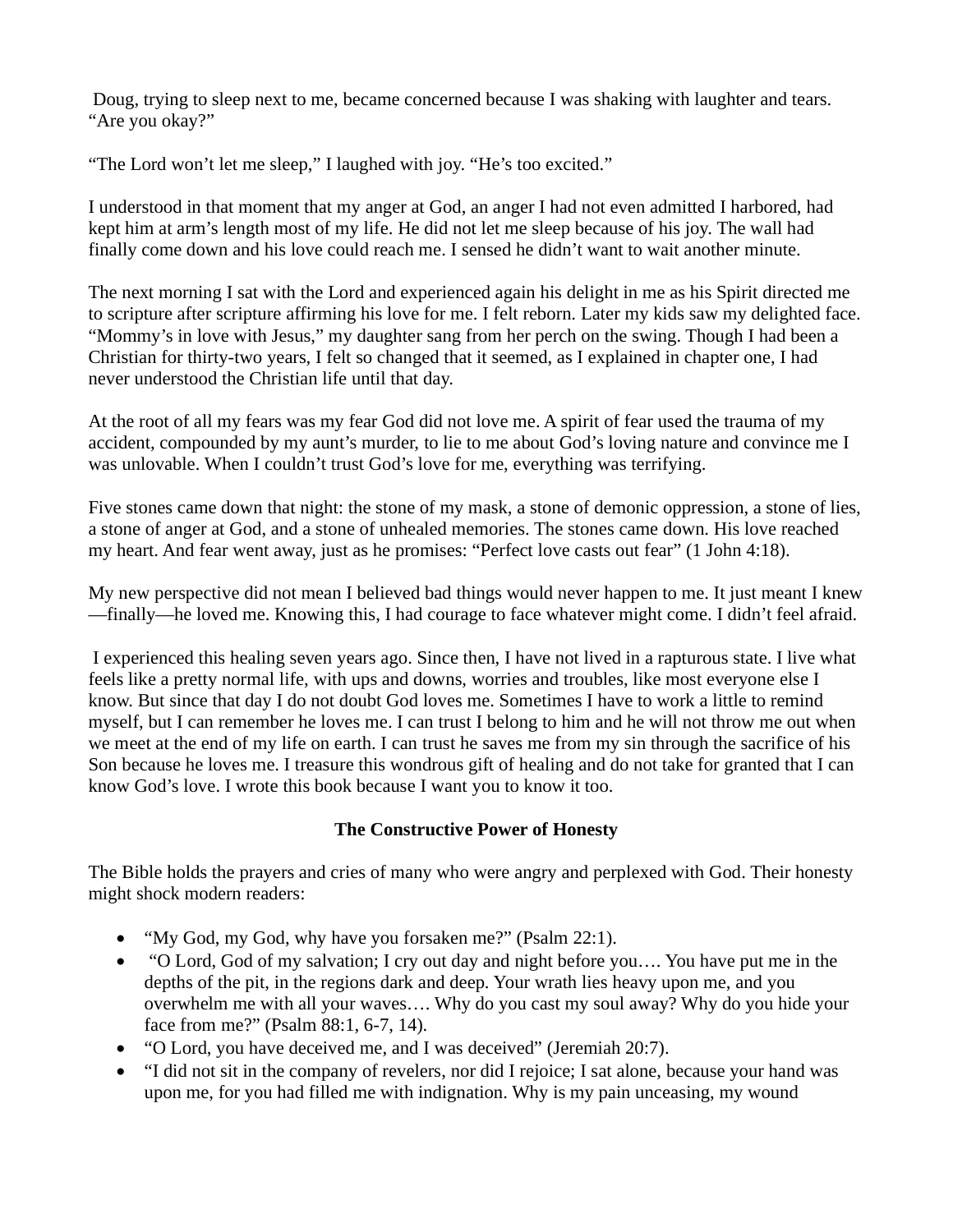incurable, refusing to be healed? Will you be to me like a deceitful brook, like waters that fail?" (Jeremiah 15:17-18).

These biblical writers poured out to God their questions, fear, anguish, and rage. They did not "curse God" as Job's wife commanded Job to do (Job 2:9), but they were authentic and transparent. They valued their relationship with God enough to be honest with him.

I don't like conflict. When I was a young woman, I couldn't have a conflictual conversation with anyone. I avoided hard topics, or I hid my face in my hands and cried during tough conversations I couldn't escape. But slowly I learned I did damage to my relationships when I had hard feelings toward someone and chose not to have a difficult conversation with them. By avoiding conflict, I took control of the relationship and chose to allow distance to grow between us. Contrary to my instincts, when we respectfully enter into an uncomfortable conversation, we choose the path toward sustaining and even growing the intimacy of any relationship.

The same is true in our relationship with God. If we deny our anger at him, or fail to talk to him about it, we put stones between his heart and ours. We choose a superficial relationship with him. To pursue closeness with him, we must bring him our anger and ask him our hard questions and wait for him to respond. In this way, we demonstrate we value our intimacy with him and trust him to care, listen, and respond.

A friend of mine did this when her fourteen-year-old son accidentally hanged himself in her basement. She raged at God one afternoon while she cleaned out her son's closet. "How could you take my son?" she cried.

She heard God say, "Would you rather I had never given him to you?"

My friend's grief changed at that point. She did not get the answer she wanted, but God's response altered her perspective. She saw the fourteen years she did get with her son as a gift. I have heard her say—though she would never go back to those dark years of her early grief—she sometimes longs for the closeness she felt to God then.

 Anger blocked my intimacy with God for a long and painful time while he waited for me to bring my true heart to him. As long as I denied my anger, I put on a mask. When I got honest, his response showing me the heaven-life of my aunt and cousin—helped me "forgive him." The wall came down between him and me.

Since God has never done anything wrong, we cannot forgive him like we forgive someone who has sinned against us. But to make peace with God we must lay down our anger, just as we do when we forgive a person. He will help us do this if we will get real. The spiritual exercises at the end of this chapter will lead you in this process.

# Two Gifts and a Bracing Promise

When we suffer, our hearts cry why? Why did my marriage end? Why did my child die? Why did my race suffer genocide? Why did God allow this?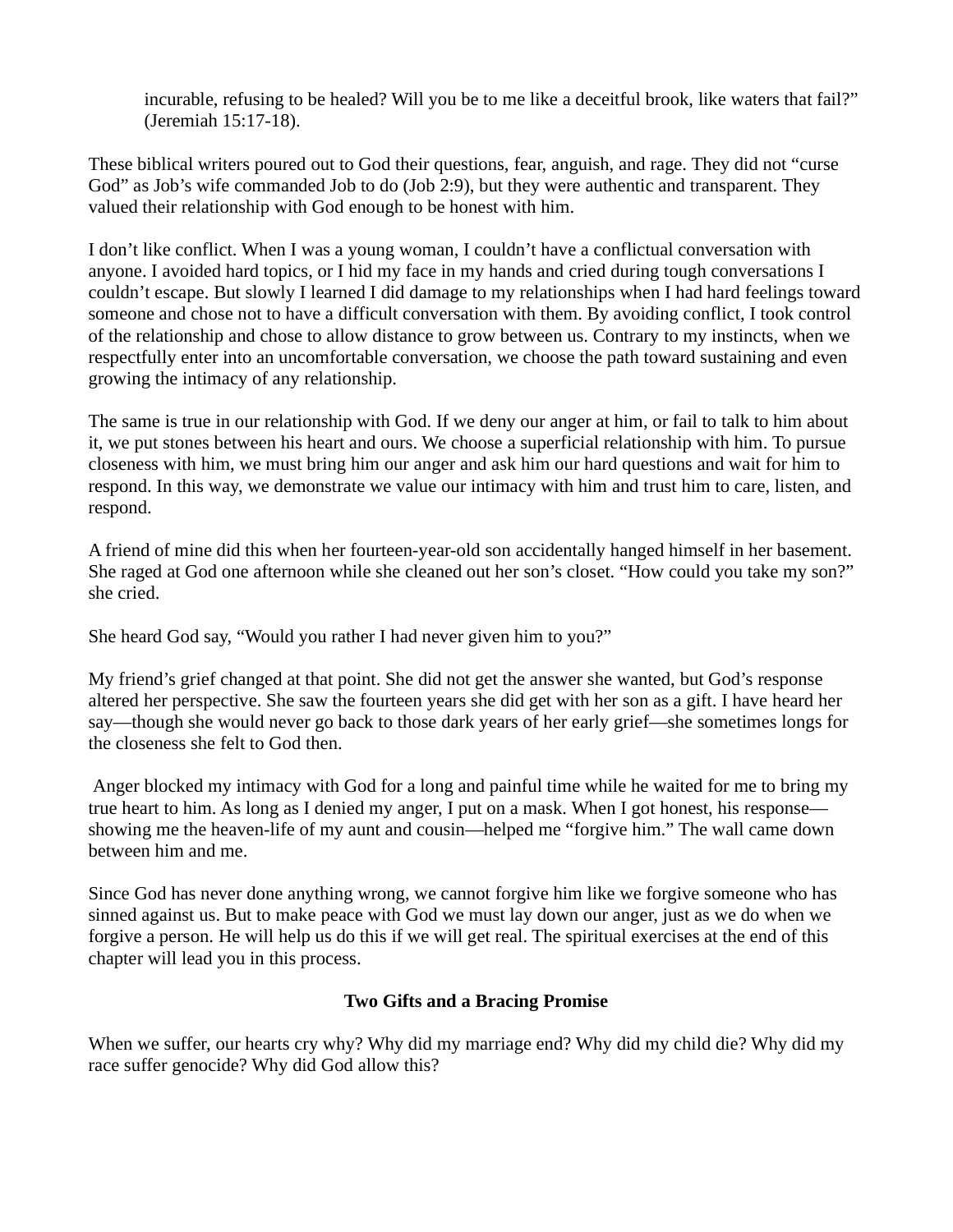We are not alone in asking this—the most painful question of the human heart. Many people in the Bible cried, "Why?" Jesus himself cried out, moments before his death: "My God, my God, why have you forsaken me?" (Mark 15:34).

No one in the Bible gets an answer to this question. Maybe the answers exceed our capacity to understand. But the longer I sit with Jesus's terrible words, the more I sense the mysterious, unyielding joy of two gifts from God resounding under their despair.

The trajectory of Jesus's incarnation leads him down through every form of human suffering. He moves down from heaven's glory to the shameful poverty of childbirth in a barn, down from blinding beauty into a human body Isaiah tells us was not good looking. His life leads him down through political oppression, down through misinterpretation, rejection, betrayal, and abandonment, down through false accusations, arrest, and torture. Down, down, down, to this—the most excruciating moment—the agony of feeling abandoned by God.

Because of this trajectory, and because of this moment in particular, no matter the depth of our suffering, we have the gift of knowing we are not alone. Jesus shares our pain. He is Emmanuel, God with us, down to the last drop of agony life can wring from us. And his solidarity with us in suffering did not stop with his crucifixion. We get his Holy Spirit, with us EVERY moment: "I am with you always, to the end of the age" (Matthew 28:20).

Jesus's last words offer us another gift, a gift that shines bright hope into our despair: Jesus felt forsaken, but he was not forsaken. How do we know? Three days later, Jesus rose. Though Jesus felt forsaken in that hour, God's good purposes for Jesus were not threatened for a moment. Joy awaited Jesus (Hebrews 12:2). One day he would see what his death had accomplished and be more than satisfied (Isaiah 53:11). God was working in the dark.

Because Jesus uttered those words and then rose, his pain-filled question gives us the gift of hope. If we belong to God, nothing—not death, illness, genocide, famine, war, divorce, abuse, rejection—nothing we experience can mean God has abandoned us. From Jesus we learn our cry, "Why have you forsaken me?" though we utter it with our dying breath, is not the last word. No matter how bad it gets, God is not finished writing a story for us that will have the best ending: heaven and endless joy-filled life lie ahead.

From the perspective of heaven, our agonies—no matter how great—are "momentary" (2 Corinthians 4:17). We will join Jesus where "death shall be no more, neither shall there be mourning, nor crying, nor pain anymore" (Revelation 21:4).

So we get two gifts: the gift of Jesus's solidarity with us in our pain and the gift of hope. We also get a bracing promise: God will come to judge the earth:

The day of Lord will come like a thief, and then the heavens will pass away with a roar, and the heavenly bodies will be burned up and dissolved, and the earth and the works that are done on it will be exposed…according to his promise we are waiting for new heavens and a new earth in which righteousness dwells (2 Peter 3:10, 13).

Hebrews 2:8 says "at present we do not yet see everything in subjection to him." Though God remains ultimately in control, things here on earth are not the way he wants them. One day he will end the present structures of life. He will expose and destroy all that hurts us, and he will bring everything into